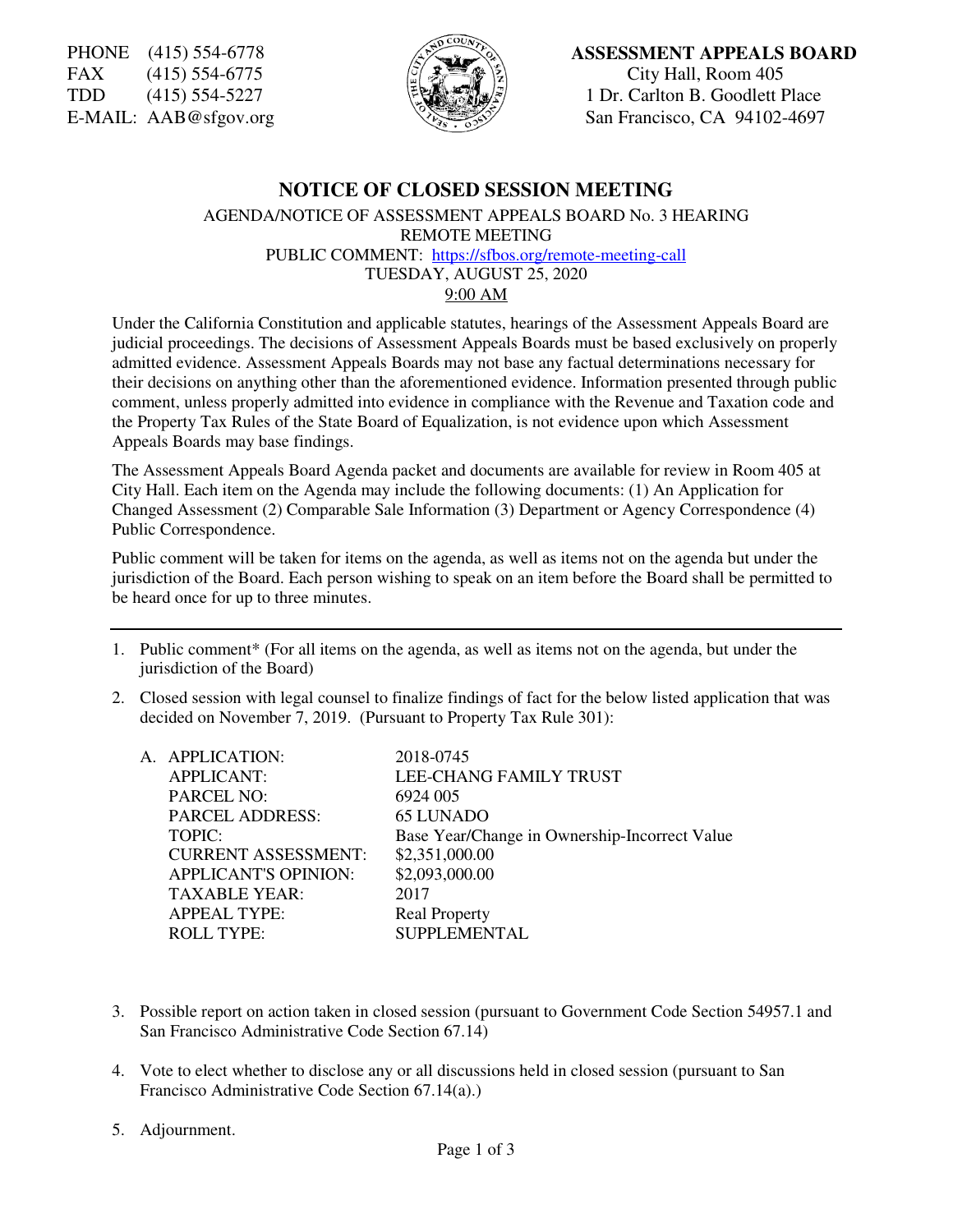## **KNOW YOUR RIGHTS UNDER THE SUNSHINE ORDINANCE**

Government's duty is to serve the public, reaching its decision in full view of the public. Commissions, boards, councils and other agencies of the City and County exist to conduct the people's business. This ordinance assures that deliberations are conducted before the people and the City operations are open to the people's review.

For more information on your rights under the Sunshine Ordinance (San Francisco Administrative Code, Chapter 67) or to report a violation of the ordinance, contact by mail Sunshine Ordinance Task Force, 1 Dr. Carlton B. Goodlett Place, Room 244, San Francisco, CA 94102-4689; by phone at 415.554.7724, by fax at 415.554.5163, or by e-mail at sotf@sfgov.org.

Citizens may obtain a free copy of the Sunshine Ordinance by printing the San Francisco Administrative Code, Chapter 67 on the Internet, at http://www.sfgov.org/sunshine/

### **Ethics Requirements**

Individuals and entities that influence or attempt to influence local legislative or administrative action may be required by the San Francisco Lobbyist Ordinance [SF Campaign & Governmental Conduct Code § 2.100] to register and report lobbying activity. For more information about the Lobbyist Ordinance, please contact the San Francisco Ethics Commission at 25 Van Ness Avenue, Suite 220, San Francisco, CA 94102; telephone (415) 252-3100; fax (415) 252-3112; Web Site www.sfgov.org/ethics.

Under Campaign and Governmental Conduct Code, Section 1.127, no person or entity with a financial interest in a land use matter pending before the Board of Appeals, Board of Supervisors, Building Inspection Commission, Commission on Community Investment and Infrastructure, Historic Preservation Commission, Planning Commission, Port Commission, or the Treasure Island Development Authority Board of Directors, may make a campaign contribution to a member of the Board of Supervisors, the Mayor, the City Attorney, or a candidate for any of those offices, from the date the land use matter commenced until 12 months after the board or commission has made a final decision, or any appeal to another City agency from that decision has been resolved. For more information about this restriction, visit sfethics.org.

#### **Disability Access**

Assessment appeal hearings are usually held in Room 406 at City Hall, 1 Dr. Carlton B. Goodlett Place, in San Francisco. City Hall is accessible to persons using wheelchairs and other assistive mobility devices. Ramps are available at the Grove, Van Ness and McAllister. Assistive listening devices are available upon request at the Clerk of the Board's Office, Room 244. To request sign language interpreters, readers, large print agendas or other accommodations, please contact (415) 554-5184 or (415) 554-5227 (TTY). Requests made at least 48 hours in advance of the meeting will help to ensure availability.

The nearest accessible BART station is Civic Center (Market/Grove/Hyde Streets). Accessible MUNI Metro lines are the F, J, K, L, M, N, T (exit at Civic Center of Van Ness stations). MUNI bus lines also serving the area are the 5, 5R, 6, 7, 7R, 7X, 9, 9R, 19, 21, 47 and 49. For more information about MUNI accessible services, call (415) 701-4485. There is accessible parking in the vicinity of City Hall at Civic Center Plaza and adjacent to Davies Hall and the War Memorial Complex. Accessible curbside parking is available on Dr. Carlton B. Goodlett Place and Grove Street.

In order to assist the City's efforts to accommodate persons with severe allergies, environmental illness, multiple chemical sensitivity or related disabilities, attendees at public meetings are reminded that other attendees may be sensitive to perfumes and various other chemical-based scented products. Please help the City to accommodate these individuals.